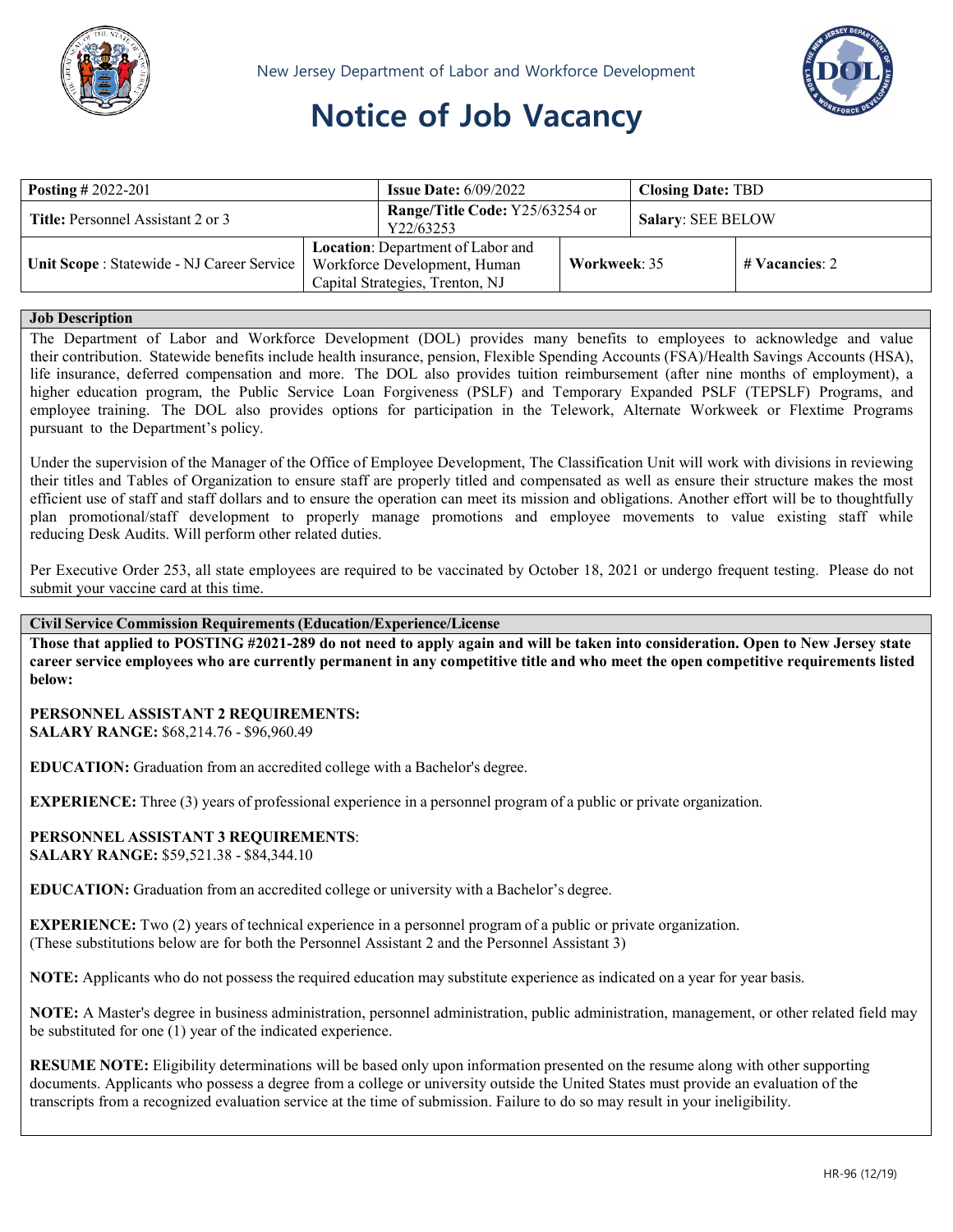**LICENSE:** Appointee will be required to possess a driver's license valid in New Jersey only if the operation of a vehicle, rather than employee mobility, is necessary to perform the essential duties of the position.

## **TO APPLY for this Position**

If you qualify and would like to be considered, **submit a letter of interest, transcript, and your resume (including daytime phone number and email address)** to the person and email address listed below. You **must** submit your response by the closing date shown above, and must include the Posting number.

| MAIL:<br>No mail applications<br>at this time. | EMAIL:<br>Human Capital Strategies<br>Recruitment Unit<br>LWDJobPostings@dol.nj.gov |
|------------------------------------------------|-------------------------------------------------------------------------------------|
|                                                | *Subject line must specify complete job posting number                              |

This is not a promotional announcement for a Civil Service Examination.

This posting may result in personnel actions which will require final approval by the Department of Labor and Workforce Development and the Civil Service Commission in accordance with Civil Service Commission rules and regulations.

**Job Posting Authorized by** Tennille R. McCoy, Assistant Commissioner, Division of Human Capital Strategies

- Newly hired employees must agree to a thorough background check that will include fingerprinting.
- Any appointments made from postings which involve movement between unit scopes, may result in a forfeiture of rights to any promotional list in a former
- unit scope.
- As of September 2010, in accordance with N.J.S.A. 52:14-7, the "New Jersey First Act," all new employees must reside in the State of New Jersey, unless exempted under the law. If you do not live in New Jersey, you have one year after you begin employment to relocate your residence to New Jersey, or to secure an exemption.
- Work Authorization: Applicants must be authorized to work in the United States according to the Department of Homeland Security, United States Citizenships and Immigration Services regulations. NJDOL does not provide sponsorship or accept student OPT/CPT programs, F1-H1B work authorization visas.

The New Jersey Department of Labor and Workforce Development is an Equal Opportunity/Affirmative Action Employer.